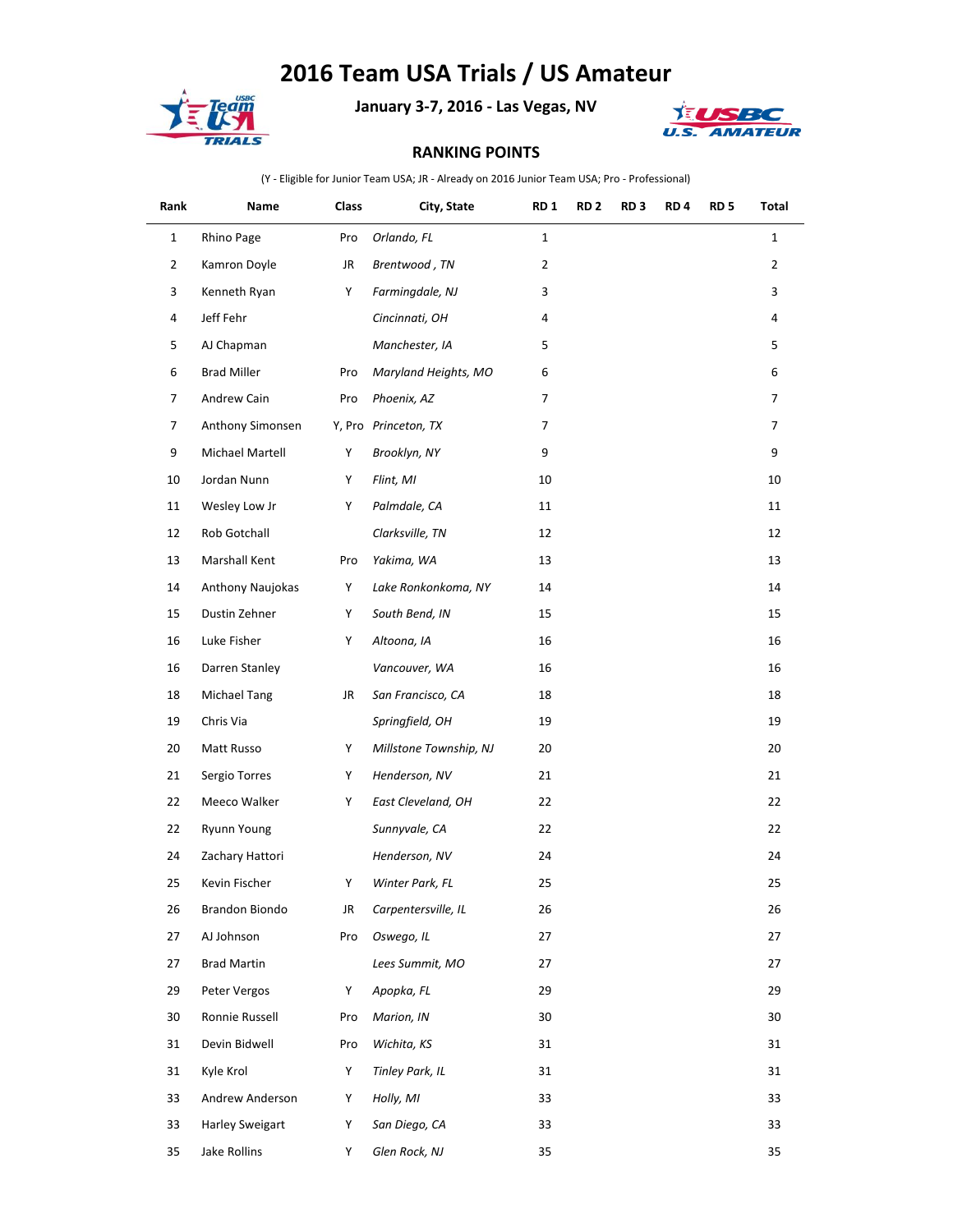| 36 | Tom Hankey              | Y   | Great Barrnig, MA          | 36 | 36 |
|----|-------------------------|-----|----------------------------|----|----|
| 37 | Steve Novak             |     | Bay City, MI               | 37 | 37 |
| 38 | Joseph Grondin          | Y   | San Pedro, CA              | 38 | 38 |
| 38 | Ben Pallardy            | Υ   | Lexington, KY              | 38 | 38 |
| 40 | Mick Eaton              |     | Wyoming, MI                | 40 | 40 |
| 40 | Matthew Farber          |     | Plainview, NY              | 40 | 40 |
| 42 | Jacques Kaune           |     | Oskaloosa, IA              | 42 | 42 |
| 43 | Steve Smith             |     | San Diego, CA              | 43 | 43 |
| 44 | Daniel Hanson           | Υ   | Tacoma, WA                 | 44 | 44 |
| 44 | Chad Mee                | JR  | Hamburg, NY                | 44 | 44 |
| 46 | John Janawicz           |     | Winter Haven, FL           | 46 | 46 |
| 47 | <b>Brett Cunningham</b> | Pro | Clay, NY                   | 47 | 47 |
| 47 | Jon Trzcinski           |     | Lake Wales, FL             | 47 | 47 |
| 49 | Sean Wilcox             | Υ   | Altamonte Springs, FL      | 49 | 49 |
| 50 | Kristian Sieradzki      | Υ   | Seminole, FL               | 50 | 50 |
| 51 | <b>Billy Goodman</b>    | Υ   | O'Fallon, IL               | 51 | 51 |
| 52 | Chris Colella           | Pro | Templeton, MA              | 52 | 52 |
| 52 | Joe Gerencser           | Υ   | Henderson, NV              | 52 | 52 |
| 54 | Zach Brandt             | Υ   | Kalamazoo, MI              | 54 | 54 |
| 55 | Alexander Martin        | Y   | Smyrna, GA                 | 55 | 55 |
| 56 | Nick Kruml              |     | Downers Grove, IL          | 56 | 56 |
| 56 | James Matthews          | Y   | Prattville, AL             | 56 | 56 |
| 58 | Matthew Diamond         | Υ   | Centerville, OH            | 58 | 58 |
| 59 | Daniel Kimmer           | Υ   | Monticello, MN             | 59 | 59 |
| 60 | George Duke             | Pro | Vidor, TX                  | 60 | 60 |
| 61 | <b>Ryan Winters</b>     | Υ   | Livonie, MI                | 61 | 61 |
| 62 | Chris Barnes            | Pro | Double Oak, TX             | 62 | 62 |
| 62 | Andrew Heritage         | Υ   | Beaverton, OR              | 62 | 62 |
| 64 | Russ Oviatt             |     | Tempe, AZ                  | 64 | 64 |
| 65 | <b>Trent Mitchell</b>   |     | Chicago, IL                | 65 | 65 |
| 66 | Zeke Bayt               |     | Henderson, NV              | 66 | 66 |
| 66 | Casey Cohagan           | Υ   | <b>Fairport Harbor, OH</b> | 66 | 66 |
| 66 | Tristan Leyen           | Y   | Perry Hall, MD             | 66 | 66 |
| 69 | Dallas Leong            |     | Las Vegas, NV              | 69 | 69 |
| 70 | <b>Briley Haugh</b>     | Υ   | Faribault, MN              | 70 | 70 |
| 71 | Randy Cote              |     | Red Rock, AZ               | 71 | 71 |
| 72 | <b>Teagan Smale</b>     | Υ   | <b>Boulder City, NV</b>    | 72 | 72 |
| 73 | Kevin Bienko            | Y   | Kenmore, NY                | 73 | 73 |
| 73 | Jacob Kersten           | Υ   | Clarkston, MI              | 73 | 73 |
| 73 | <b>Brandon Williams</b> |     | Morgantown, WV             | 73 | 73 |
| 76 | James Grago III         | Pro | Hampstead, NC              | 76 | 76 |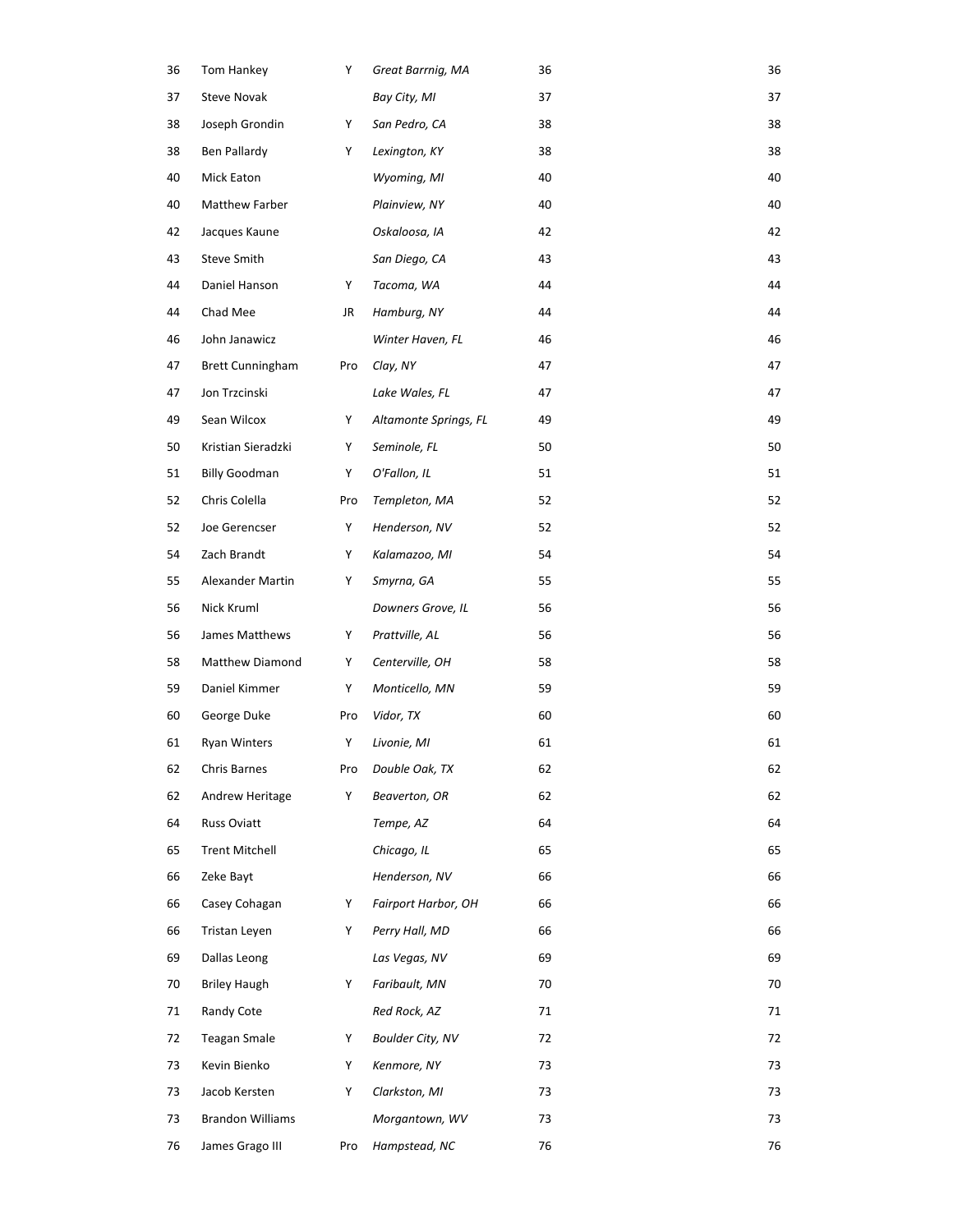| 77  | Michael Eaton Jr       | Pro | Mason, OH                   | 77  | 77  |
|-----|------------------------|-----|-----------------------------|-----|-----|
| 77  | Jacob Klein            | Υ   | East Islip, NY              | 77  | 77  |
| 79  | Brian Monnette Jr.     | Y   | Lakewood, WA                | 79  | 79  |
| 79  | Darren Tang            |     | San Francisco, CA           | 79  | 79  |
| 79  | <b>Brandon Wanders</b> | Y   | Trabuco Canyon, CA          | 79  | 79  |
| 82  | Nick Pate              |     | Inver Grove Heights, MN     | 82  | 82  |
| 82  | Jake Provenzano        | Y   | Wichita, KS                 | 82  | 82  |
| 82  | Anthony Schanen        | Υ   | Glendale, CA                | 82  | 82  |
| 85  | <b>Tommie McNeal</b>   | Y   | Burien, WA                  | 85  | 85  |
| 85  | Andrew Olson           | Y   | Sun Prairie, WI             | 85  | 85  |
| 85  | Franklin Snodgrass     |     | <b>Sterling Heights, MI</b> | 85  | 85  |
| 88  | Jacob Gill             |     | Albuquerque, NM             | 88  | 88  |
| 89  | Deeronn Booker         |     | Anaheim, CA                 | 89  | 89  |
| 90  | Eric Erb               | Y   | Gap, PA                     | 90  | 90  |
| 91  | Bryan Dragotta         |     | Selden, NY                  | 91  | 91  |
| 91  | Steven Lemke           |     | Nacogdoches, TX             | 91  | 91  |
| 91  | Tyler Cortez Schenck   | JR  | Phoenix, AZ                 | 91  | 91  |
| 91  | <b>Gregory Tack</b>    | Υ   | Port Murray, NJ             | 91  | 91  |
| 95  | Thomas Grunwald        | Y   | Astoria, NY                 | 95  | 95  |
| 96  | <b>Bradley Crouse</b>  | Υ   | Nazareth, PA                | 96  | 96  |
| 96  | Jacob Mullen           | Y   | Bellingham, WA              | 96  | 96  |
| 98  | Phill Breitbach        |     | Dubuque, IA                 | 98  | 98  |
| 99  | Dakota Vostry          | Y   | Bolingbrook, IL             | 99  | 99  |
| 100 | Ryan Ashby             |     | Mentor, OH                  | 100 | 100 |
| 100 | Charles Easton         |     | Sylvania, OH                | 100 | 100 |
| 102 | Antar Howard           | Υ   | Kalamazoo, MI               | 102 | 102 |
| 103 | Alex Aguirre           | Y   | Tracy, CA                   | 103 | 103 |
| 103 | Kyler McDonald         |     | Vandalia, OH                | 103 | 103 |
| 105 | Alex Glinski           | Y   | Linfield, PA                | 105 | 105 |
| 105 | Noel Vega              | Pro | New Gardens, NY             | 105 | 105 |
| 107 | Nicholas Pollak        | Υ   | Las Vegas, NV               | 107 | 107 |
| 108 | Sam Cantrell           | Y   | Citrus Heights, CA          | 108 | 108 |
| 109 | Perry Crowell Iv       | Pro | Hoquiam, WA                 | 109 | 109 |
| 110 | Andrew Hall            | Y   | Westborough, MA             | 110 | 110 |
| 111 | Richard Paul III       | Y   | Winton, CA                  | 111 | 111 |
| 112 | Darwin Wimer           |     | Mesquite, NV                | 112 | 112 |
| 113 | Joshua Pate            | Y   | Inver Grove Heights, MN     | 113 | 113 |
| 114 | Dan Knowlton           |     | Dade City, FL               | 114 | 114 |
| 115 | Joshua Rondino         | Y   | Lilburn, GA                 | 115 | 115 |
| 116 | Thomas Frost           | Y   | O Fallon, IL                | 116 | 116 |
| 117 | Nicholas Azumi         | Y   | Waipahu, HI                 | 117 | 117 |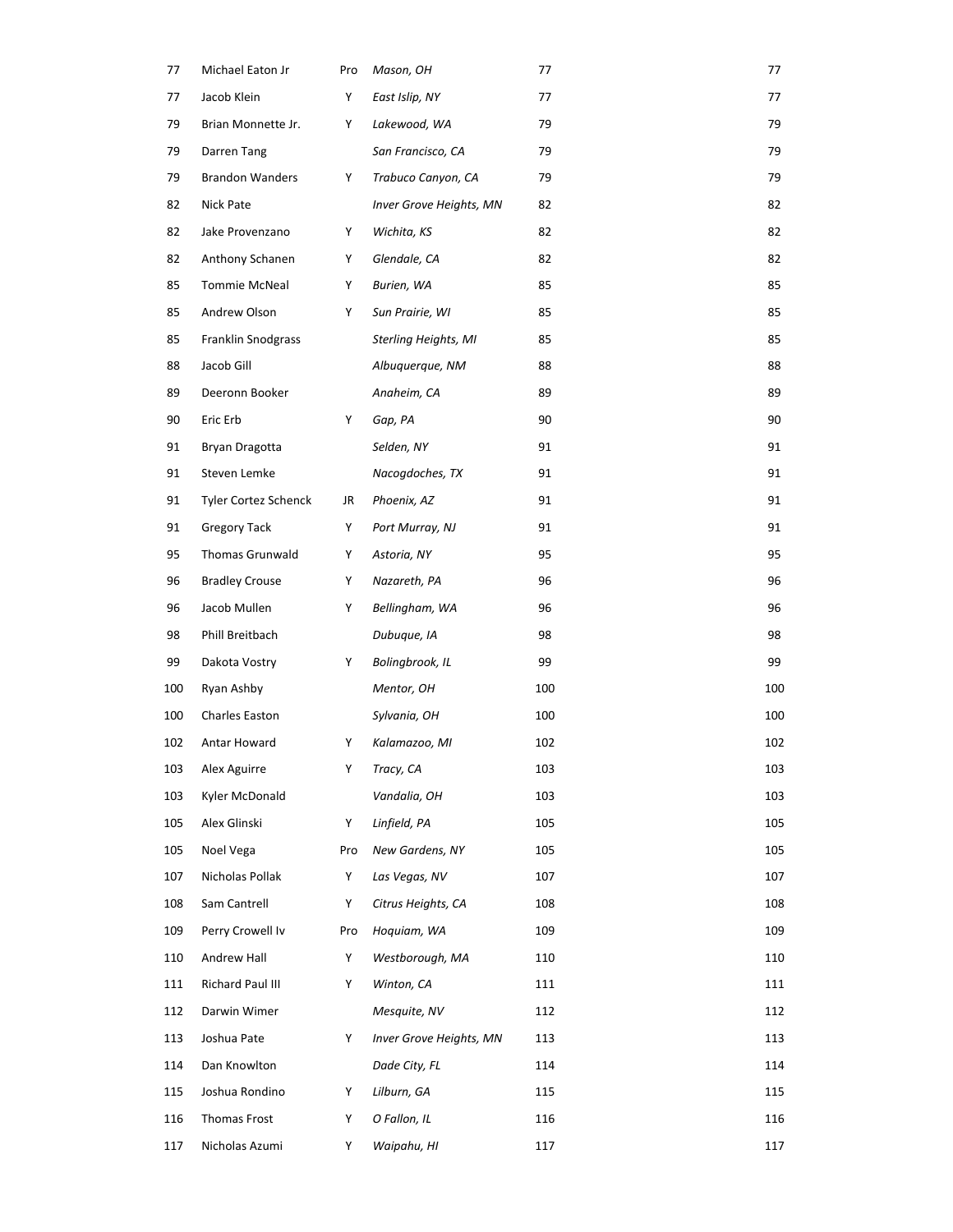| 117 | Josh Mullen            |     | Bellingham, WA          | 117 | 117 |
|-----|------------------------|-----|-------------------------|-----|-----|
| 119 | Aaron Turner           | Y   | Kenosha, WI             | 119 | 119 |
| 120 | Edwin Baradas          | Y   | Roseville, CA           | 120 | 120 |
| 120 | Alex George            | Y   | Wichita, KS             | 120 | 120 |
| 122 | Andrew Colon           |     | Zephrhills, FL          | 122 | 122 |
| 122 | Raymond Young          | Y   | Monticello, MN          | 122 | 122 |
| 124 | Micah McCracken        | Y   | Fort Worth, TX          | 124 | 124 |
| 125 | Mason Yamada           | Y   | Kenai, AK               | 125 | 125 |
| 126 | <b>Bryant Ezell</b>    | Y   | Fayettevile, AR         | 126 | 126 |
| 126 | Richard (Ric) McCormic | Υ   | Cincinnati, OH          | 126 | 126 |
| 128 | Jaxon Helland          | Y   | Mound, MN               | 128 | 128 |
| 129 | Sebastian Steele       | Y   | Apopka, FL              | 129 | 129 |
| 130 | Bryan Eaton            |     | Wyoming, MI             | 130 | 130 |
| 131 | Jack Celmer            | Y   | Wernersville, PA        | 131 | 131 |
| 132 | David McGowan          |     | Ringgold, GA            | 132 | 132 |
| 133 | Brennan Haugh          | Y   | Faribault, MN           | 133 | 133 |
| 133 | Holden Luke            | Y   | Sioux Falls, SD         | 133 | 133 |
| 135 | Corben Etteldorf       |     | Las Vegas, NV           | 135 | 135 |
| 136 | Kyle Hayes             | Y   | Macomb, MI              | 136 | 136 |
| 137 | Joesph Yant            | Y   | St. Anthony, MN         | 137 | 137 |
| 137 | Aaron Yuratovich       | Y   | Olathe, KS              | 137 | 137 |
| 139 | Logan Williams         | Y   | Anchorage, AK           | 139 | 139 |
| 140 | Greg Young             | Y   | Viera, FL               | 140 | 140 |
| 141 | Kaan Kurt              | Y   | Leland, NC              | 141 | 141 |
| 142 | Logan Langer           | Y   | Owatonna, MN            | 142 | 142 |
| 143 | Vince Biondo           | Pro | Carpentersville, IL     | 143 | 143 |
| 144 | <b>Chase Benites</b>   | Y   | Grandville, MI          | 144 | 144 |
| 145 | Joshua Franz           |     | Lees Summit, MO         | 145 | 145 |
| 145 | Corben Sadowski        | Y   | Roselle, IL             | 145 | 145 |
| 147 | Alex Blaisdell         |     | Champlin, MN            | 147 | 147 |
| 148 | Terrance (TJ) Rock     | Y   | Henderson, NV           | 148 | 148 |
| 148 | Donovan Thomas         | Y   | Longmont, CO            | 148 | 148 |
| 150 | Tyler Klinepier        | Y   | Inver Grove Heights, MN | 150 | 150 |
| 151 | Mark Curtis            |     | Torrance, CA            | 151 | 151 |
| 152 | Nicholas Alford        |     | Moreno Valley, CA       | 152 | 152 |
| 152 | Robert Altieri         |     | Vancouver, WA           | 152 | 152 |
| 152 | Justin Zwaschka        |     | Bel Aire, KS            | 152 | 152 |
| 155 | <b>Brendan Thomas</b>  | Y   | Santa Clara, UT         | 155 | 155 |
| 156 | Lucas Perdieu          | Y   | De Witt, IA             | 156 | 156 |
| 157 | Jeffrey Bartos         |     | Palatine, IL            | 157 | 157 |
| 157 | Matthew Karney         | Y   | Minneapolis, MN         | 157 | 157 |